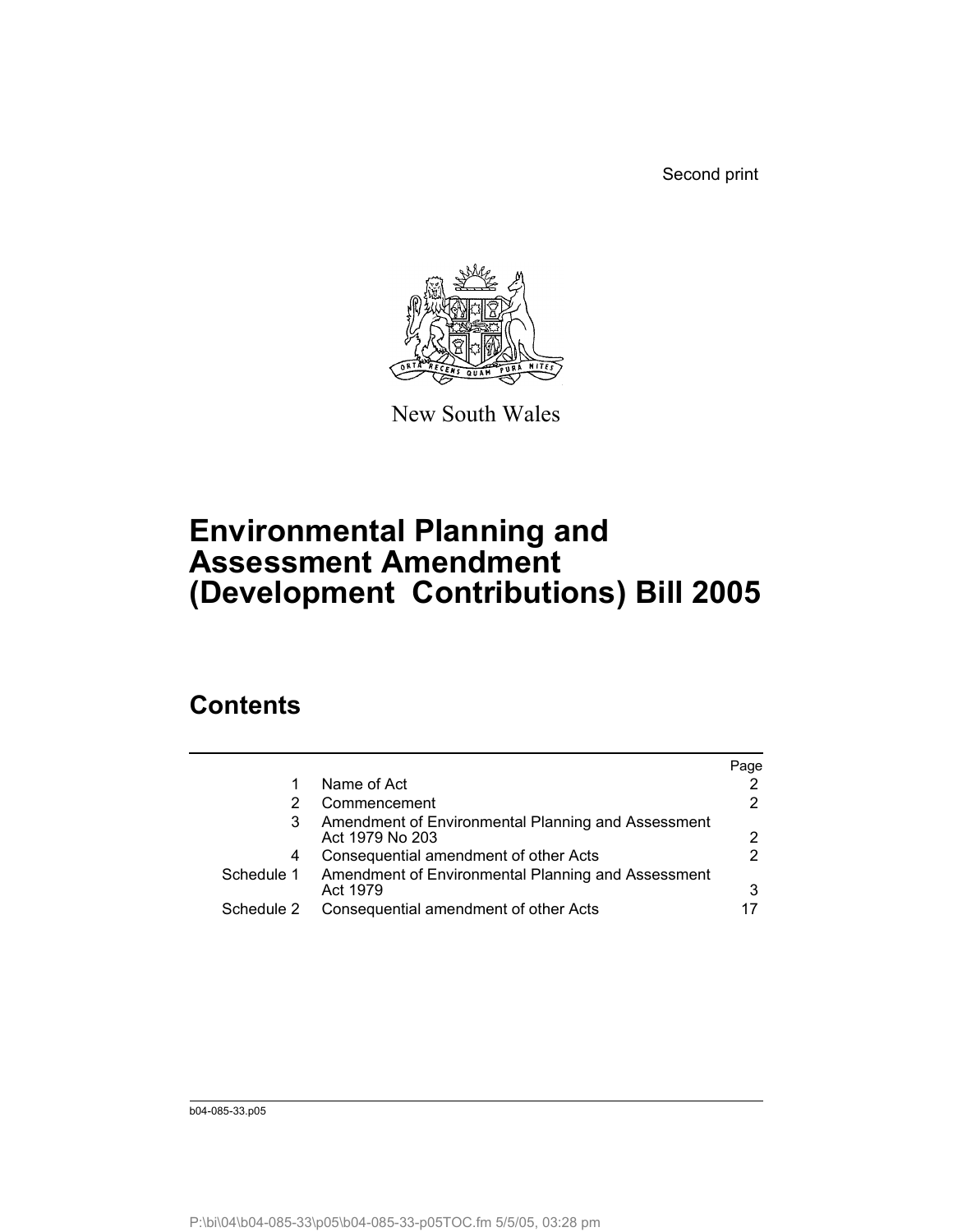Page

Contents page 2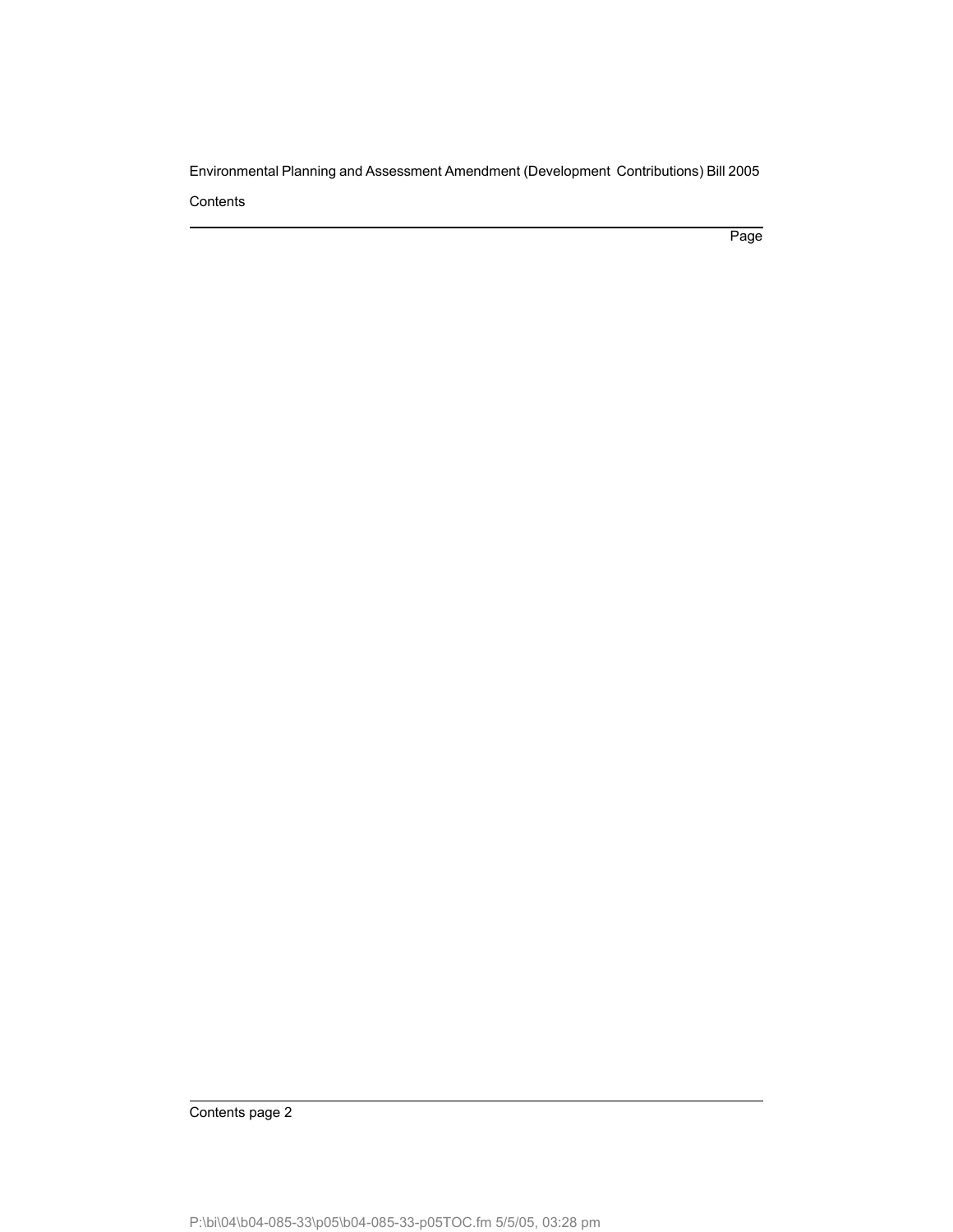*This PUBLIC BILL, originated in the LEGISLATIVE ASSEMBLY and, having this day passed, is now ready for presentation to the LEGISLATIVE COUNCIL for its concurrence.*

> *Clerk of the Legislative Assembly. Legislative Assembly,*



New South Wales

# **Environmental Planning and Assessment Amendment (Development Contributions) Bill 2005**

Act No , 2005

An Act to amend the *Environmental Planning and Assessment Act 1979* with respect to development contributions; and for other purposes.

*EXAMINED*

*Chairman of Committees*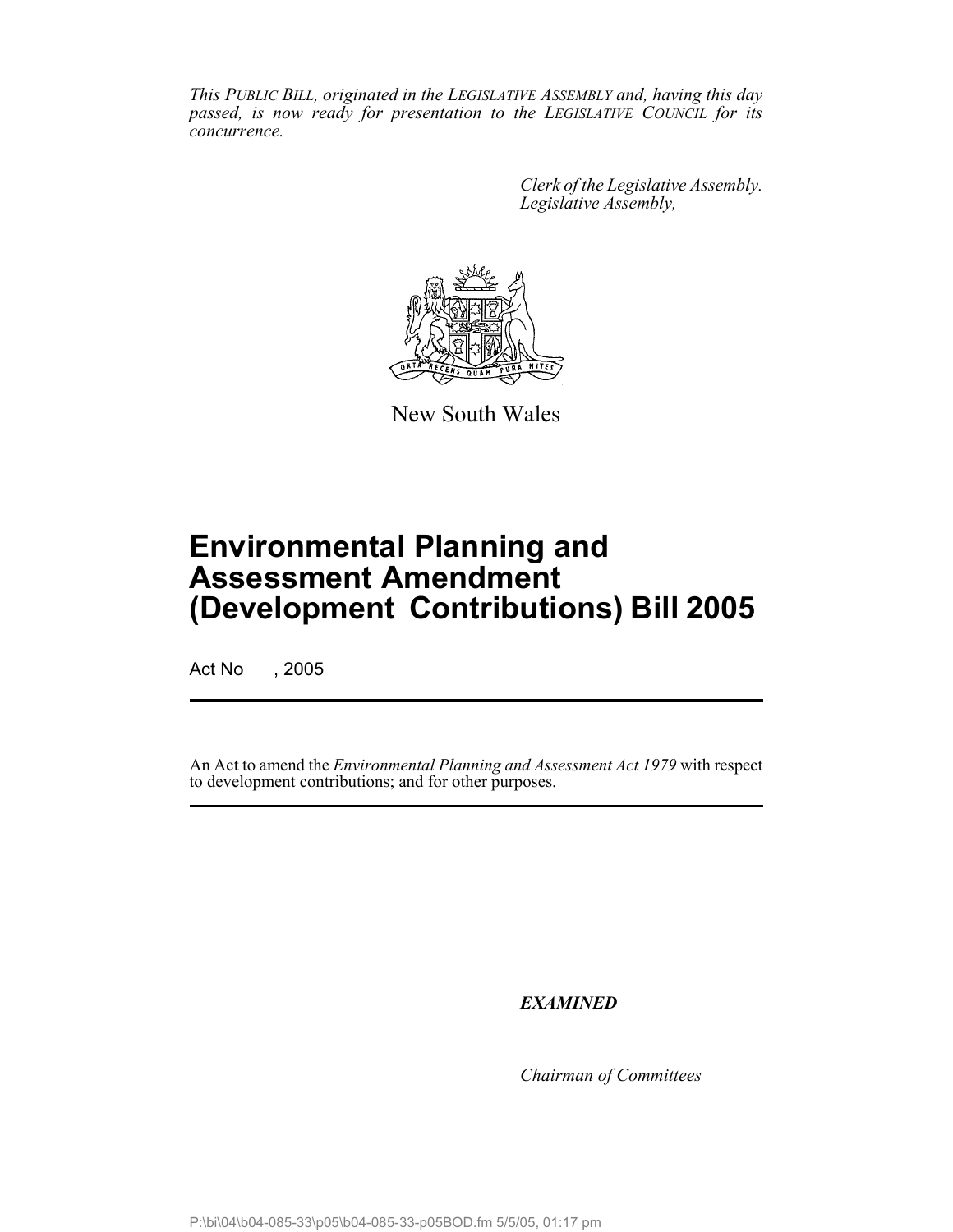|              | The Legislature of New South Wales enacts:                                                                      |          |
|--------------|-----------------------------------------------------------------------------------------------------------------|----------|
| 1            | Name of Act                                                                                                     | 2        |
|              | This Act is the <i>Environmental Planning and Assessment Amendment</i><br>(Development Contributions) Act 2005. | 3<br>4   |
| $\mathbf{2}$ | <b>Commencement</b>                                                                                             | 5        |
|              | This Act commences on a day or days to be appointed by proclamation.                                            | 6        |
| 3            | Amendment of Environmental Planning and Assessment Act 1979<br><b>No 203</b>                                    | 7<br>8   |
|              | The <i>Environmental Planning and Assessment Act 1979</i> is amended as<br>set out in Schedule 1.               | 9<br>10  |
| 4            | <b>Consequential amendment of other Acts</b>                                                                    | 11       |
|              | The Acts specified in Schedule 2 are amended as set out in that<br>Schedule.                                    | 12<br>13 |
|              |                                                                                                                 |          |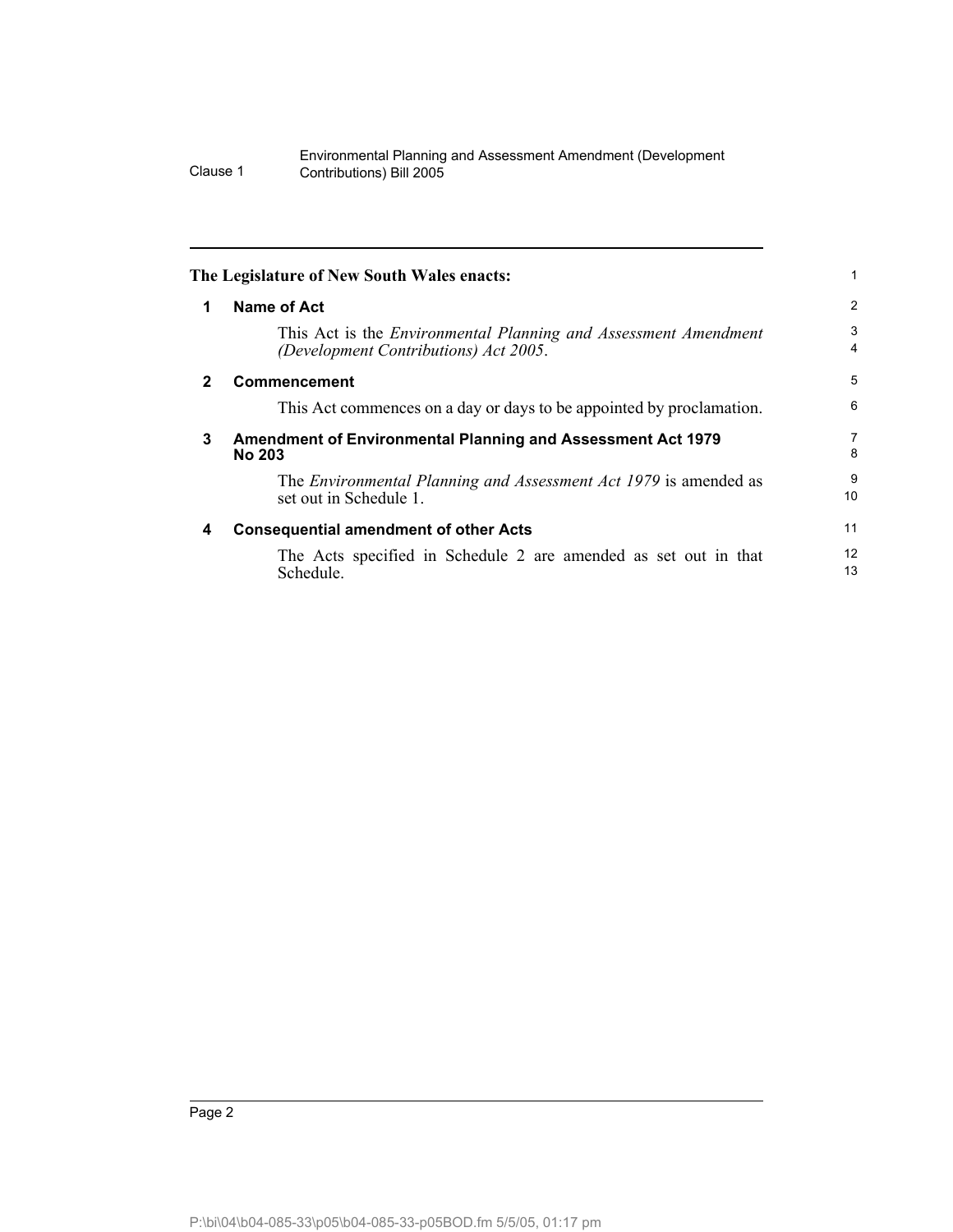Amendment of Environmental Planning and Assessment Act 1979 Schedule 1

|       | <b>Schedule 1</b>             | <b>Amendment of Environmental Planning</b><br>and Assessment Act 1979                                                                                                                    | $\mathbf{1}$<br>$\overline{2}$ |
|-------|-------------------------------|------------------------------------------------------------------------------------------------------------------------------------------------------------------------------------------|--------------------------------|
|       |                               | (Section 3)                                                                                                                                                                              | 3                              |
| [1]   | <b>Section 79C Evaluation</b> |                                                                                                                                                                                          | 4                              |
|       |                               | Insert after section 79C $(1)$ $(a)$ $(iii)$ :                                                                                                                                           | 5                              |
|       |                               | any planning agreement that has been entered into<br>(iii)<br>under section 93F, or any draft planning agreement<br>that a developer has offered to enter into under<br>section 93F, and | 6<br>$\overline{7}$<br>8<br>9  |
| [2]   |                               | <b>Section 80A Imposition of conditions</b>                                                                                                                                              | 10                             |
|       |                               | Insert ", $94A$ " after " $94$ " in section 80A (1) (h).                                                                                                                                 | 11                             |
| $[3]$ | Part 4, Division 6            |                                                                                                                                                                                          | 12                             |
|       |                               | Omit the Division. Insert instead:                                                                                                                                                       | 13                             |
|       | <b>Division 6</b>             | <b>Development contributions</b>                                                                                                                                                         | 14                             |
|       | <b>Subdivision 1</b>          | <b>Preliminary</b>                                                                                                                                                                       | 15                             |
|       | 93C<br><b>Definitions</b>     |                                                                                                                                                                                          | 16                             |
|       |                               | In this Division:                                                                                                                                                                        | 17                             |
|       |                               | <i>contributions plan</i> means a contributions plan approved under<br>section 94EA                                                                                                      | 18<br>19                       |
|       |                               | <i>planning agreement</i> means a voluntary agreement referred to in<br>section 93F.                                                                                                     | 20<br>21                       |
|       |                               | <i>planning authority means:</i>                                                                                                                                                         | 22                             |
|       | (a)                           | a council, or                                                                                                                                                                            | 23                             |
|       | (b)                           | the Minister, or                                                                                                                                                                         | 24                             |
|       | (c)                           | the corporation, or                                                                                                                                                                      | 25                             |
|       | (d)                           | a development corporation (within the meaning of the<br>Growth Centres (Development Corporations) Act 1974),<br>$\alpha$                                                                 | 26<br>27<br>28                 |
|       | (e)                           | a public authority declared by the regulations to be a<br>planning authority for the purposes of this Division.                                                                          | 29<br>30                       |
|       |                               | <i>public amenities</i> or <i>public services</i> do not include water supply<br>or sewerage services.                                                                                   | 31<br>32                       |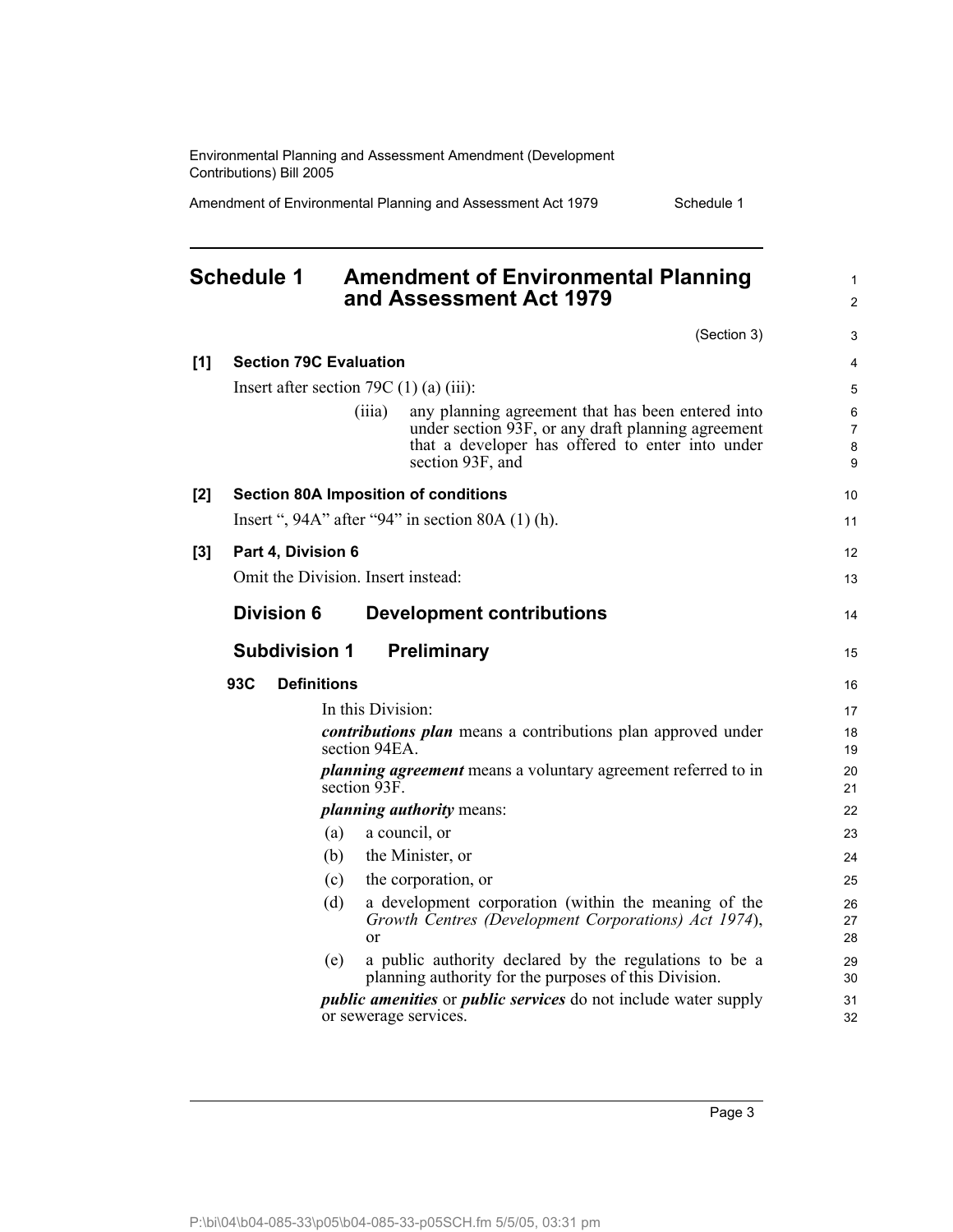Schedule 1 Amendment of Environmental Planning and Assessment Act 1979

#### **93D Relationship to planning instruments**

This Division (other than section 93I) does not derogate from or otherwise affect any provision of an environmental planning instrument, whether made before or after the commencement of this section, that requires satisfactory arrangements to be made for the provision of particular kinds of public infrastructure, facilities or services before development is carried out.

27

#### **93E Provisions relating to money etc contributed under this Division**

- (1) A consent authority or planning authority is to hold any monetary contribution or levy that is paid under this Division in accordance with the conditions of a development consent or with a planning agreement for the purpose for which the payment was required, and apply the money towards that purpose within a reasonable time.
- (2) However, money paid under this Division for different purposes in accordance with the conditions of development consents may be pooled and applied progressively for those purposes, subject to the requirements of any relevant contributions plan or ministerial direction under this Division.
- (3) Land dedicated in accordance with this Division is to be made available by the consent authority or planning authority for the purpose for which the dedication was required and within a reasonable time.
- (4) A reference in this section to a monetary contribution or levy includes a reference to any additional amount earned from its investment.

#### **Subdivision 2 Planning agreements**

### **93F Planning agreements**

- (1) A planning agreement is a voluntary agreement or other arrangement under this Division between a planning authority (or 2 or more planning authorities) and a person (the *developer*):
	- (a) who has sought a change to an environmental planning instrument, or
	- (b) who has made, or proposes to make, a development application, or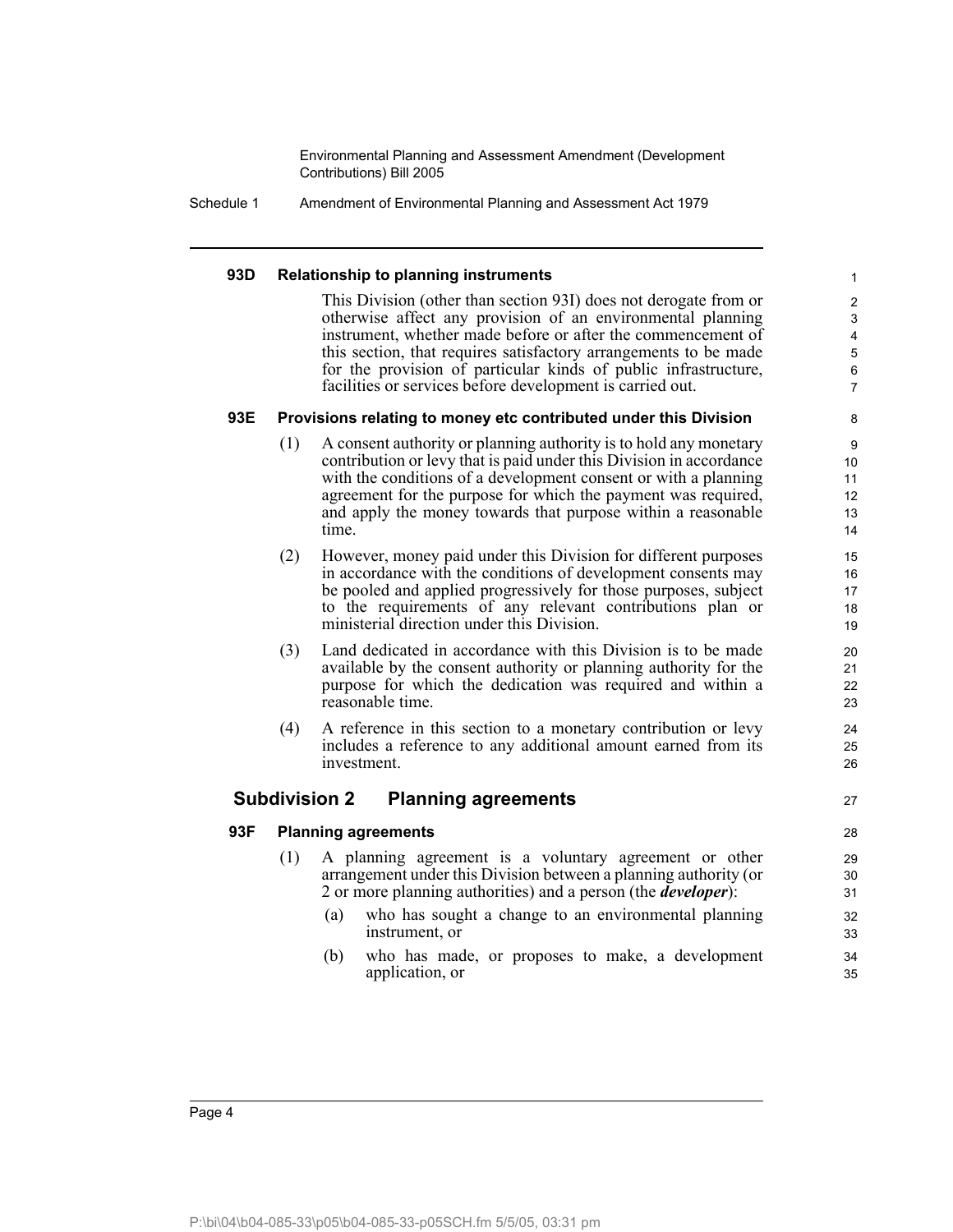Amendment of Environmental Planning and Assessment Act 1979 Schedule 1

(c) who has entered into an agreement with, or is otherwise associated with, a person to whom paragraph (a) or (b) applies,

under which the developer is required to dedicate land free of cost, pay a monetary contribution, or provide any other material public benefit, or any combination of them, to be used for or applied towards a public purpose.

- (2) A public purpose includes (without limitation) any of the following:
	- (a) the provision of (or the recoupment of the cost of providing) public amenities or public services,
	- (b) the provision of (or the recoupment of the cost of providing) affordable housing,
	- (c) the provision of (or the recoupment of the cost of providing) transport or other infrastructure relating to land,
	- (d) the funding of recurrent expenditure relating to the provision of public amenities or public services, affordable housing or transport or other infrastructure,
	- (e) the monitoring of the planning impacts of development,
	- (f) the conservation or enhancement of the natural environment.
- (3) A planning agreement must provide for the following:
	- (a) a description of the land to which the agreement applies,
	- (b) a description of:
		- (i) the change to the environmental planning instrument to which the agreement applies, or
		- (ii) the development to which the agreement applies,
	- (c) the nature and extent of the provision to be made by the developer under the agreement, the time or times by which the provision is to be made and the manner by which the provision is to be made,
	- (d) in the case of development, whether the agreement excludes (wholly or in part) or does not exclude the application of section 94 or 94A to the development,
	- (e) if the agreement does not exclude the application of section 94 to the development, whether benefits under the agreement are or are not to be taken into consideration in determining a development contribution under section 94,
	- (f) a mechanism for the resolution of disputes under the agreement,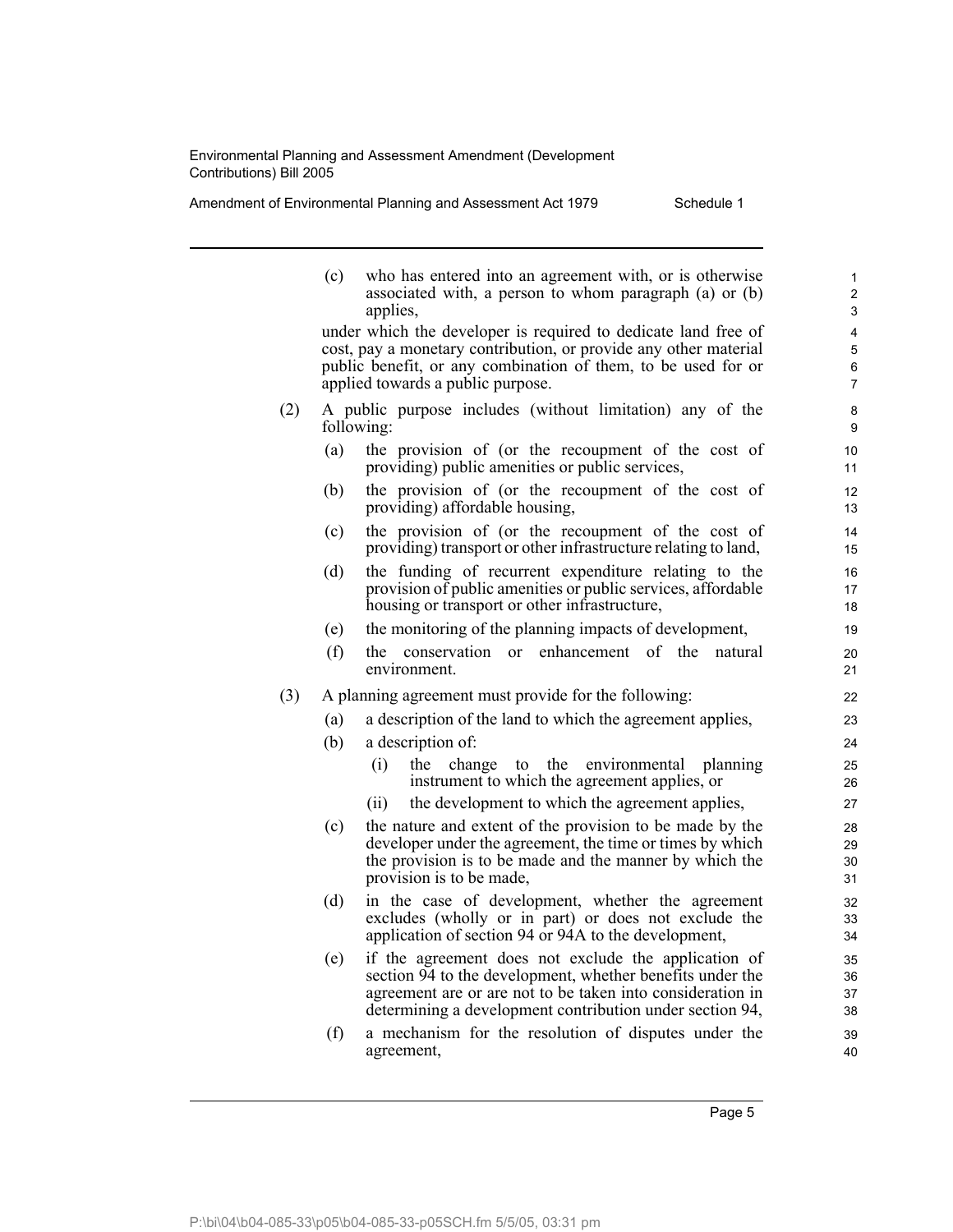| Schedule 1 | Amendment of Environmental Planning and Assessment Act 1979 |
|------------|-------------------------------------------------------------|
|------------|-------------------------------------------------------------|

(g) the enforcement of the agreement by a suitable means, such as the provision of a bond or guarantee, in the event of a breach of the agreement by the developer.

(4) A provision of a planning agreement in respect of development is not invalid by reason only that there is no connection between the development and the object of expenditure of any money required to be paid by the provision.

**Note.** See section 93E (1), which requires money paid under a planning agreement to be applied for the purpose for which it was paid within a reasonable time.

- (5) If a planning agreement excludes the application of section 94 or 94A to particular development, a consent authority cannot impose a condition of development consent in respect of that development under either of those sections (except in respect of the application of any part of those sections that is not excluded by the agreement).
- (6) If a planning agreement excludes benefits under a planning agreement from being taken into consideration under section 94 in its application to development, section 94 (6) does not apply to any such benefit.
- (7) Any Minister, public authority or other person approved by the Minister is entitled to be an additional party to a planning agreement and to receive a benefit under the agreement on behalf of the State.
- (8) A council is not precluded from entering into a joint planning agreement with another council or other planning authority merely because it applies to any land not within, or any purposes not related to, the area of the council.
- (9) A planning agreement cannot impose an obligation on a planning authority:
	- (a) to grant development consent, or
	- (b) to exercise any function under this Act in relation to a change to an environmental planning instrument.
- (10) A planning agreement is void to the extent, if any, to which it requires or allows anything to be done that, when done, would breach this section or any other provision of this Act, or would breach the provisions of an environmental planning instrument or a development consent applying to the relevant land.
- (11) A reference in this section to a change to an environmental planning instrument includes a reference to the making or revocation of an environmental planning instrument.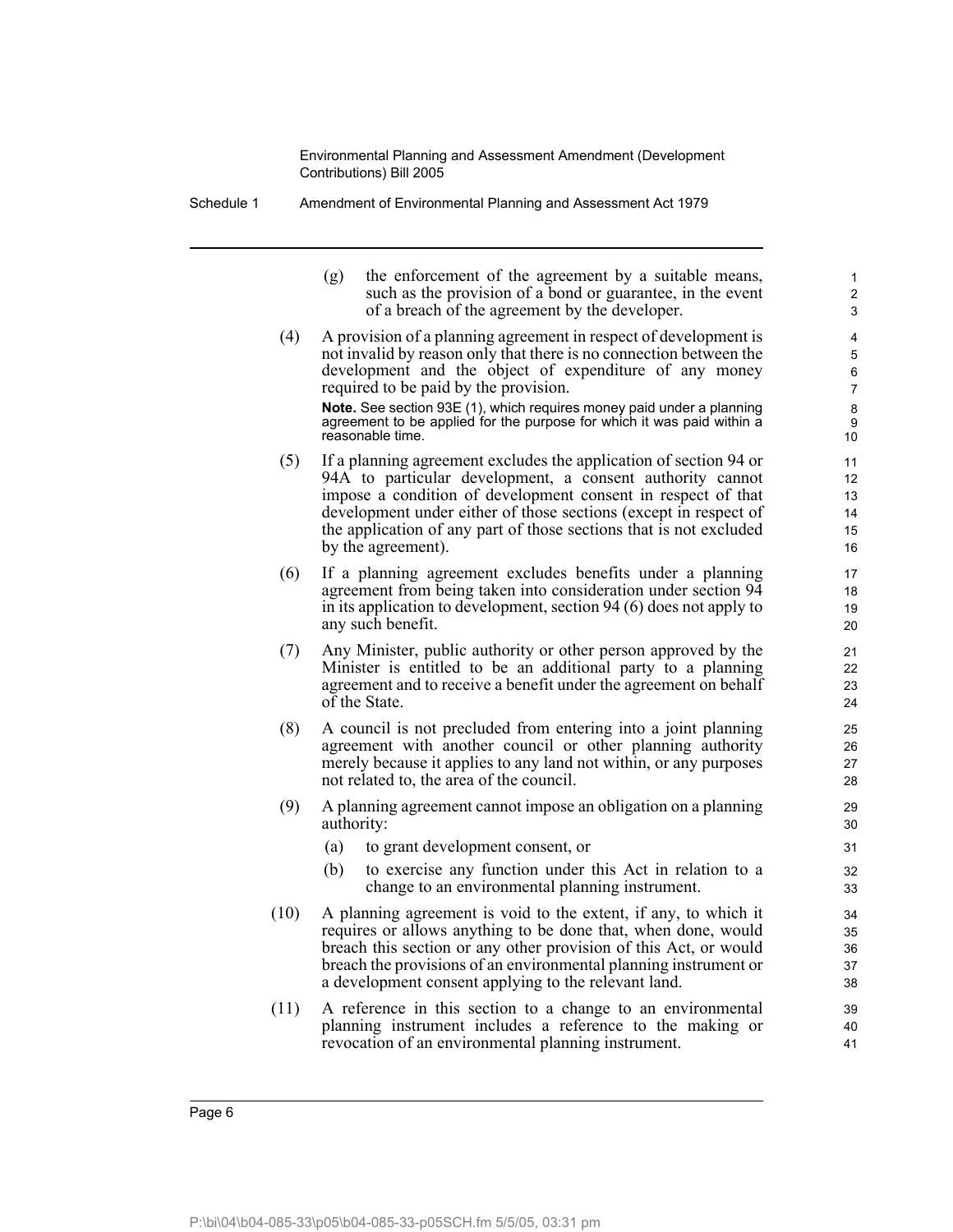Amendment of Environmental Planning and Assessment Act 1979 Schedule 1

36 37 38

#### **93G Information about planning agreements**

- (1) A planning agreement cannot be entered into, and a planning agreement cannot be amended or revoked, unless public notice has been given of the proposed agreement, amendment or revocation, and a copy of the proposed agreement, amendment or revocation has been available for inspection by the public for a period of not less than 28 days.
- (2) The regulations may provide for the public notice to be given under subsection (1) and may provide that it may be given contemporaneously with, in association with, or as part of, any other public notice or public notification that is required to be given of any matter relevant to the planning agreement.
- (3) If the Minister is not a party to a planning agreement, the relevant planning authority that is a party to the agreement must provide to the Minister:
	- (a) a copy of the agreement within 14 days after the agreement is entered into, and
	- (b) if the agreement is amended, a copy of the amendment within 14 days after the amendment is made, and
	- (c) if the agreement is revoked, notice of the revocation within 14 days after the revocation occurs.
- (4) If a council is not a party to a planning agreement that applies to the area of the council, the relevant planning authority that is a party to the agreement must provide to the council:
	- (a) a copy of the agreement within 14 days after the agreement is entered into, and
	- (b) if the agreement is amended, a copy of the amendment within 14 days after the amendment is made, and
	- (c) if the agreement is revoked, notice of the revocation within 14 days after the revocation occurs.
- (5) A planning authority that has entered into one or more planning agreements must, while any such planning agreements remain in force, include in its annual report particulars of compliance with and the effect of the planning agreements during the year to which the report relates.

#### **93H Registered planning agreements to run with land**

(1) A planning agreement can be registered under this section if the following persons agree to its registration: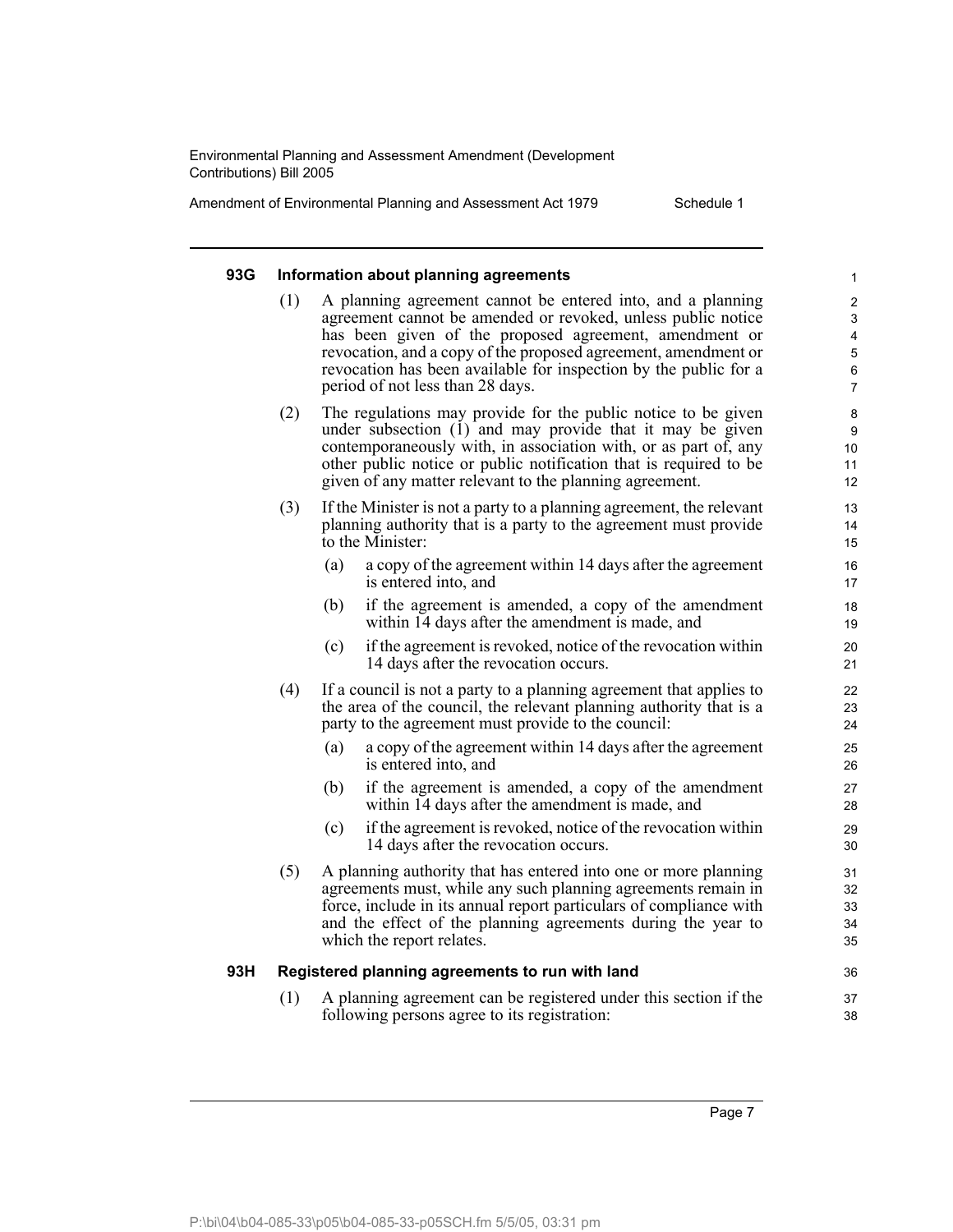| Schedule 1 | Amendment of Environmental Planning and Assessment Act 1979 |
|------------|-------------------------------------------------------------|
|------------|-------------------------------------------------------------|

(a) if the agreement relates to land under the *Real Property Act 1900*—each person who has an estate or interest in the land registered under that Act, or

- (b) if the agreement relates to land not under the *Real Property Act 1900*—each person who is seised or possessed of an estate or interest in the land.
- (2) On lodgement by a planning authority of an application for registration in a form approved by the Registrar-General, the Registrar-General is to register the planning agreement:
	- (a) by making an entry in the relevant folio of the Register kept under the *Real Property Act 1900* if the agreement relates to land under that Act, or
	- (b) by registering the agreement in the General Register of Deeds if the agreement relates to land not under the *Real Property Act 1900*.
- (3) A planning agreement that has been registered by the Registrar-General under this section is binding on, and is enforceable against, the owner of the land from time to time as if each owner for the time being had entered into the agreement.
- (4) A reference in this section to a planning agreement includes a reference to any amendment or revocation of a planning agreement.

#### **93I Circumstances in which planning agreements can or cannot be required to be made**

- (1) A provision of an environmental planning instrument (being a provision made after the commencement of this section):
	- (a) that expressly requires a planning agreement to be entered into before a development application can be made, considered or determined, or
	- (b) that expressly prevents a development consent from being granted or having effect unless or until a planning agreement is entered into,

has no effect.

(2) A consent authority cannot refuse to grant development consent on the ground that a planning agreement has not been entered into in relation to the proposed development or that the developer has not offered to enter into such an agreement.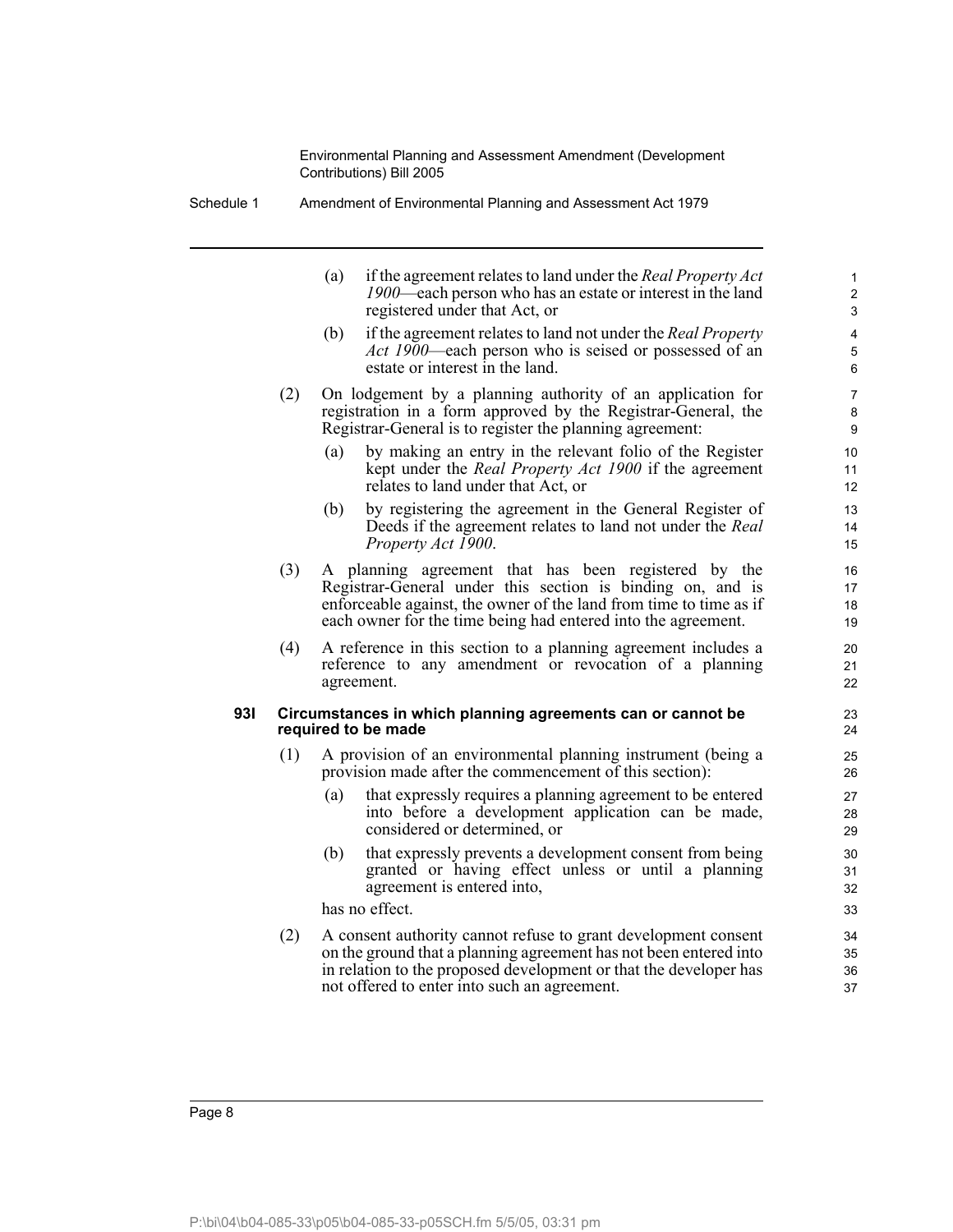| Amendment of Environmental Planning and Assessment Act 1979 | Schedule 1 |
|-------------------------------------------------------------|------------|
|-------------------------------------------------------------|------------|

|     | (3) | (a)<br>(b) | However, a consent authority can require a planning agreement<br>to be entered into as a condition of a development consent, but<br>only if it requires a planning agreement that is in the terms of an<br>offer made by the developer in connection with:<br>the development application, or<br>a change to an environmental planning instrument sought<br>by the developer for the purposes of making the<br>development application. | $\mathbf{1}$<br>$\overline{2}$<br>3<br>$\overline{4}$<br>5<br>6<br>$\overline{7}$<br>8 |
|-----|-----|------------|-----------------------------------------------------------------------------------------------------------------------------------------------------------------------------------------------------------------------------------------------------------------------------------------------------------------------------------------------------------------------------------------------------------------------------------------|----------------------------------------------------------------------------------------|
|     | (4) |            | In this section, <i>planning agreement</i> includes any agreement<br>(however described) containing provisions similar to those that<br>are contained in an agreement referred to in section 93F.                                                                                                                                                                                                                                       | 9<br>10<br>11                                                                          |
| 93J |     |            | Jurisdiction of Court with respect to planning agreements                                                                                                                                                                                                                                                                                                                                                                               | 12                                                                                     |
|     | (1) |            | A person cannot appeal to the Court under this Act against the<br>failure of a planning authority to enter into a planning agreement<br>or against the terms of a planning agreement.                                                                                                                                                                                                                                                   | 13<br>14<br>15                                                                         |
|     | (2) |            | This section does not affect the jurisdiction of the Court under<br>section 123.                                                                                                                                                                                                                                                                                                                                                        | 16<br>17                                                                               |
| 93K |     |            | <b>Determinations or directions by Minister</b>                                                                                                                                                                                                                                                                                                                                                                                         | 18                                                                                     |
|     |     |            | The Minister may, generally or in any particular case or class of<br>cases, determine or direct any other planning authority as to:                                                                                                                                                                                                                                                                                                     | 19<br>20                                                                               |
|     |     | (a)        | the procedures to be followed in negotiating a planning<br>agreement, or                                                                                                                                                                                                                                                                                                                                                                | 21<br>22                                                                               |
|     |     | (b)        | the publication of those procedures, or                                                                                                                                                                                                                                                                                                                                                                                                 | 23                                                                                     |
|     |     | (c)        | other standard requirements with respect to planning<br>agreements.                                                                                                                                                                                                                                                                                                                                                                     | 24<br>25                                                                               |
| 93L |     |            | <b>Regulations-planning agreements</b>                                                                                                                                                                                                                                                                                                                                                                                                  | 26                                                                                     |
|     |     |            | The regulations may make provision for or with respect to<br>planning agreements, including the following:                                                                                                                                                                                                                                                                                                                              | 27<br>28                                                                               |
|     |     | (a)        | the form of planning agreements,                                                                                                                                                                                                                                                                                                                                                                                                        | 29                                                                                     |
|     |     | (b)        | the subject-matter of planning agreements,                                                                                                                                                                                                                                                                                                                                                                                              | 30                                                                                     |
|     |     | (c)        | the making, amendment and revocation of planning<br>agreements, including the giving of public notice and<br>inspection by the public,                                                                                                                                                                                                                                                                                                  | 31<br>32<br>33                                                                         |
|     |     | (d)        | the public inspection of planning agreements after they<br>have been made.                                                                                                                                                                                                                                                                                                                                                              | 34<br>35                                                                               |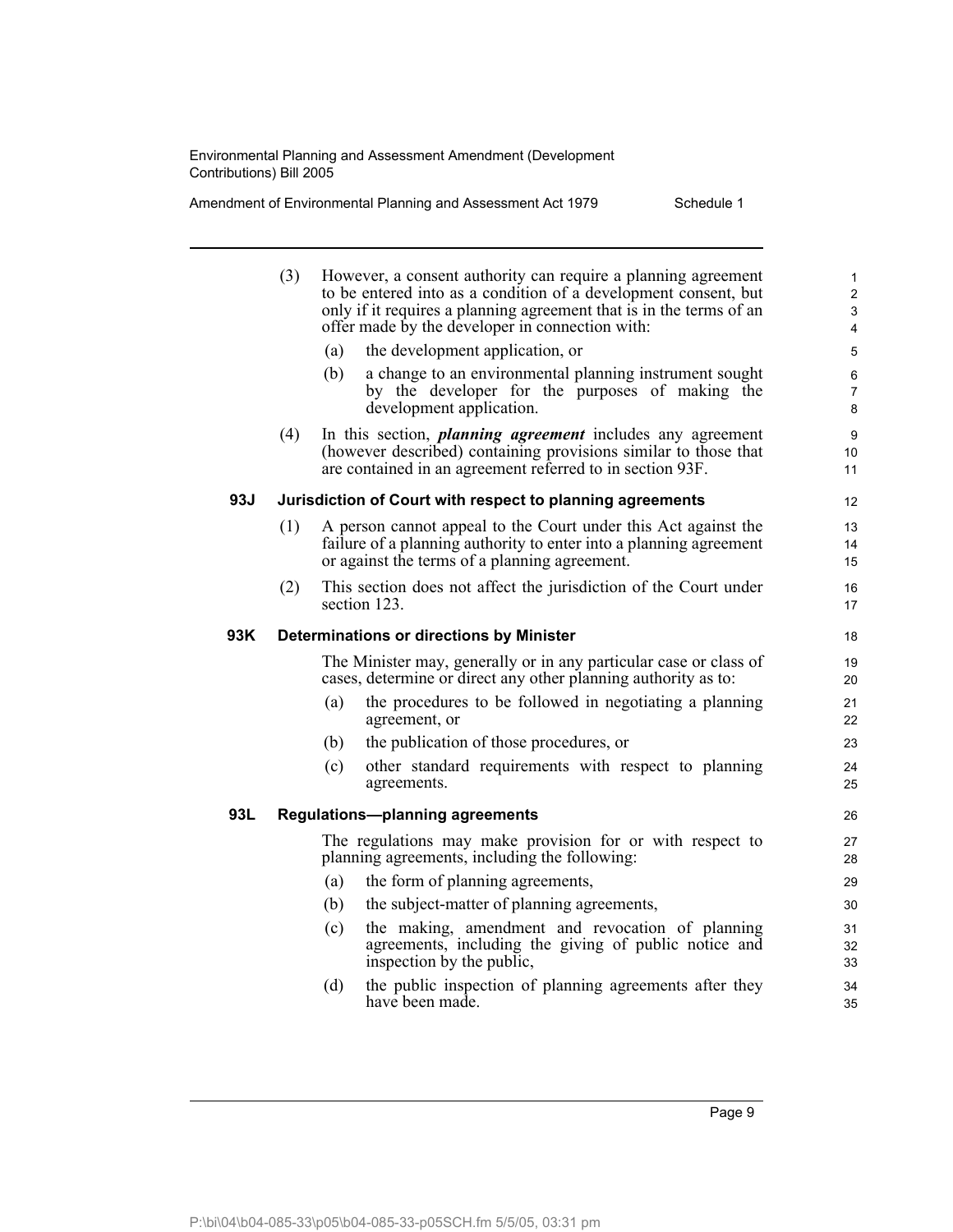| <b>Subdivision 3</b> |  |  | Development consent contributions |
|----------------------|--|--|-----------------------------------|
|----------------------|--|--|-----------------------------------|

#### **94 Contribution towards provision or improvement of amenities or services**

(1) If a consent authority is satisfied that development for which development consent is sought will or is likely to require the provision of or increase the demand for public amenities and public services within the area, the consent authority may grant the development consent subject to a condition requiring:

1

(a) the dedication of land free of cost, or

(b) the payment of a monetary contribution, or both.

- (2) A condition referred to in subsection (1) may be imposed only to require a reasonable dedication or contribution for the provision, extension or augmentation of the public amenities and public services concerned.
- (3) If:
	- (a) a consent authority has, at any time, whether before or after the date of commencement of this Part, provided public amenities or public services within the area in preparation for or to facilitate the carrying out of development in the area, and
	- (b) development for which development consent is sought will, if carried out, benefit from the provision of those public amenities or public services,

the consent authority may grant the development consent subject to a condition requiring the payment of a monetary contribution towards recoupment of the cost of providing the public amenities or public services (being the cost as indexed in accordance with the regulations).

- (4) A condition referred to in subsection (3) may be imposed only to require a reasonable contribution towards recoupment of the cost concerned.
- (5) The consent authority may accept:
	- (a) the dedication of land in part or full satisfaction of a condition imposed in accordance with subsection (3), or
	- (b) the provision of a material public benefit (other than the dedication of land or the payment of a monetary contribution) in part or full satisfaction of a condition imposed in accordance with subsection (1) or (3).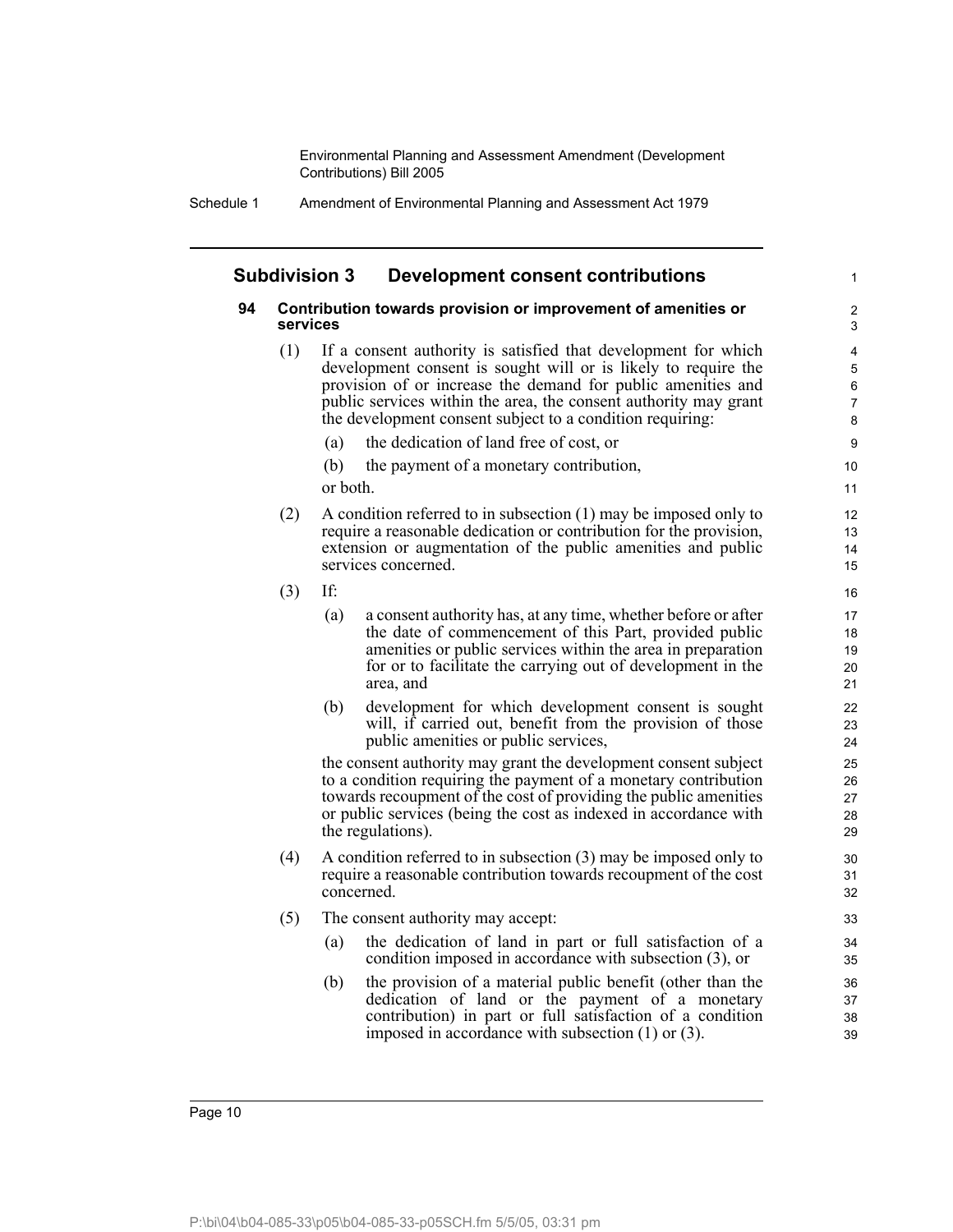Amendment of Environmental Planning and Assessment Act 1979 Schedule 1

- (6) If a consent authority proposes to impose a condition in accordance with subsection  $(1)$  or  $(3)$  in respect of development, the consent authority must take into consideration any land, money or other material public benefit that the applicant has elsewhere dedicated or provided free of cost within the area (or any adjoining area) or previously paid to the consent authority, other than:
	- (a) a benefit provided as a condition of the grant of development consent under this Act, or
	- (b) a benefit excluded from consideration under section 93F (6).

(7) If:

- (a) a condition imposed under subsection (1) or (3) in relation to development has been complied with, and
- (b) a public authority would, but for this subsection, be entitled under any other Act to require, in relation to or in connection with that development, a dedication of land or payment of money in respect of the provision of public amenities or public services or both,

then, despite that other Act, compliance with the condition referred to in paragraph (a) is taken to have satisfied the requirement referred to in paragraph (b) to the extent of the value (determined, if the regulations so provide, in accordance with the regulations) of the land dedicated or the amount of money paid in compliance with the condition.

#### **94A Fixed development consent levies**

- (1) A consent authority may impose, as a condition of development consent, a requirement that the applicant pay a levy of the percentage, authorised by a contributions plan, of the proposed cost of carrying out the development.
- (2) A consent authority cannot impose as a condition of the same development consent a condition under this section as well as a condition under section 94.
- (3) Money required to be paid by a condition imposed under this section is to be applied towards the provision, extension or augmentation of public amenities or public services (or towards recouping the cost of their provision, extension or augmentation). The application of the money is subject to any relevant provisions of the contributions plan.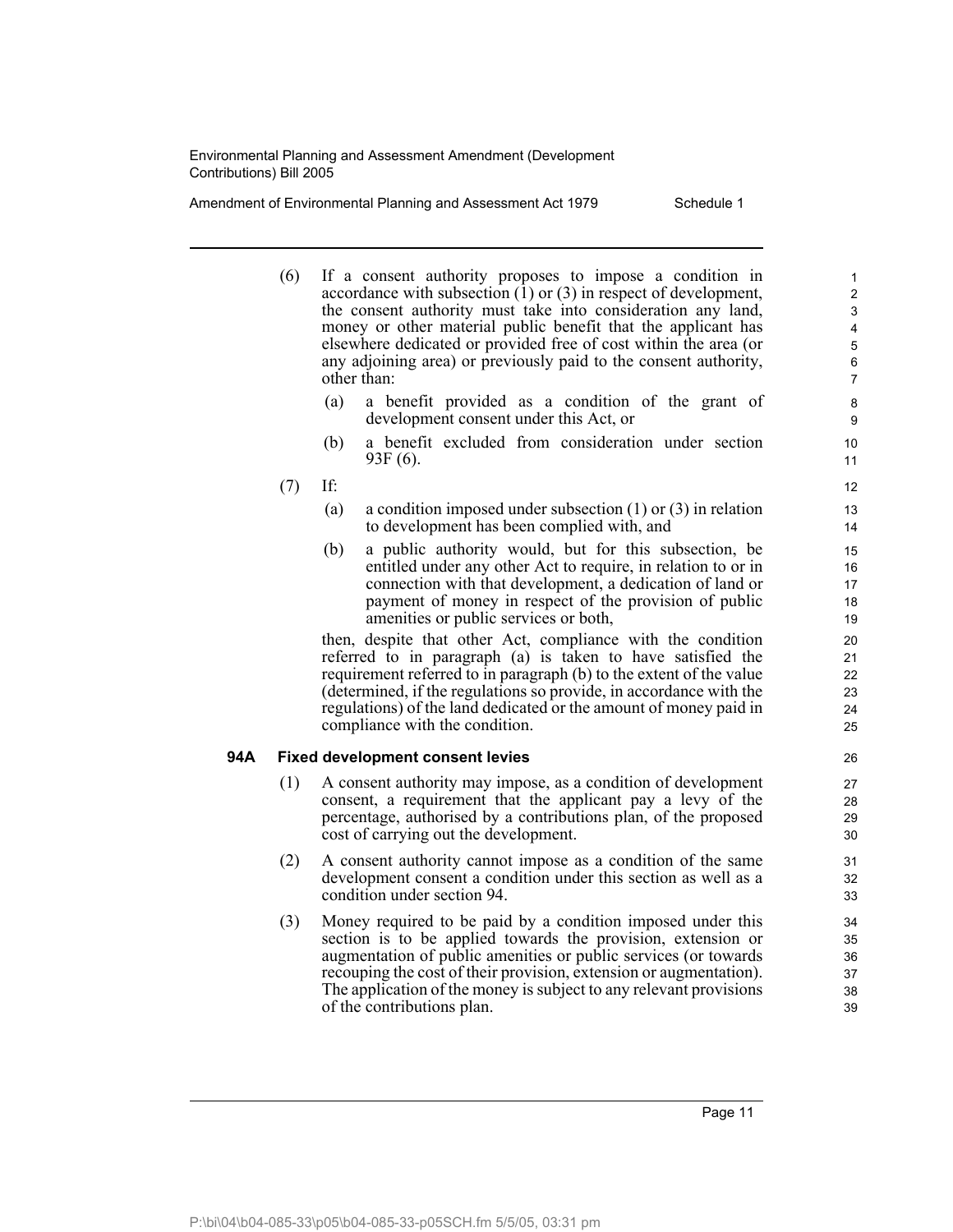| Schedule 1 | Amendment of Environmental Planning and Assessment Act 1979 |
|------------|-------------------------------------------------------------|
|------------|-------------------------------------------------------------|

|     | (4)                          | A condition imposed under this section is not invalid by reason<br>only that there is no connection between the development the<br>subject of the development consent and the object of expenditure<br>of any money required to be paid by the condition.                                                                                                                                                                                                                                 | 1<br>$\overline{c}$<br>3<br>4                |  |
|-----|------------------------------|-------------------------------------------------------------------------------------------------------------------------------------------------------------------------------------------------------------------------------------------------------------------------------------------------------------------------------------------------------------------------------------------------------------------------------------------------------------------------------------------|----------------------------------------------|--|
|     | (5)                          | The regulations may make provision for or with respect to levies<br>under this section, including:                                                                                                                                                                                                                                                                                                                                                                                        | 5<br>6                                       |  |
|     |                              | the means by which the proposed cost of carrying out<br>(a)<br>development is to be estimated or determined, and                                                                                                                                                                                                                                                                                                                                                                          | $\overline{7}$<br>8                          |  |
|     |                              | the maximum percentage of a levy.<br>(b)                                                                                                                                                                                                                                                                                                                                                                                                                                                  | 9                                            |  |
| 94B |                              | Section 94 or 94A conditions subject to contributions plan                                                                                                                                                                                                                                                                                                                                                                                                                                | 10                                           |  |
|     | (1)                          | A consent authority may impose a condition under section 94 or<br>94A only if it is of a kind allowed by, and is determined in<br>accordance with, a contributions plan (subject to any direction of<br>the Minister under this Division).                                                                                                                                                                                                                                                | 11<br>12<br>13<br>14                         |  |
|     | (2)                          | However, in the case of a consent authority other than a council:                                                                                                                                                                                                                                                                                                                                                                                                                         | 15                                           |  |
|     |                              | the consent authority may impose a condition under<br>(a)<br>section 94 or 94A even though it is not authorised (or of a<br>kind allowed) by, or is not determined in accordance with,<br>a contributions plan, but                                                                                                                                                                                                                                                                       | 16<br>17<br>18<br>19                         |  |
|     |                              | the consent authority must, before imposing the condition,<br>(b)<br>have regard to any contributions plan that applies to the<br>whole or any part of the area in which development is to be<br>carried out.                                                                                                                                                                                                                                                                             | 20<br>21<br>22<br>23                         |  |
|     | (3)                          | A condition under section 94 that is of a kind allowed by a<br>contributions plan (or a direction of the Minister under this<br>Division) may be disallowed or amended by the Court on appeal<br>because it is unreasonable in the particular circumstances of that<br>case, even if it was determined in accordance with the relevant<br>contributions plan (or direction). This subsection does not<br>authorise the Court to disallow or amend the contributions plan<br>or direction. | 24<br>25<br>26<br>27<br>28<br>29<br>30<br>31 |  |
|     | (4)                          | A condition under section 94A that is of a kind allowed by, and<br>determined in accordance with, a contributions plan (or a<br>direction of the Minister under this Division) may not be<br>disallowed or amended by the Court on appeal.                                                                                                                                                                                                                                                | 32<br>33<br>34<br>35                         |  |
| 94C | <b>Cross-boundary issues</b> |                                                                                                                                                                                                                                                                                                                                                                                                                                                                                           |                                              |  |
|     | (1)                          | A condition may be imposed under section 94 or 94A for the<br>benefit (or partly for the benefit) of an area that adjoins the local<br>government area in which the development is to be carried out.                                                                                                                                                                                                                                                                                     | 37<br>38<br>39                               |  |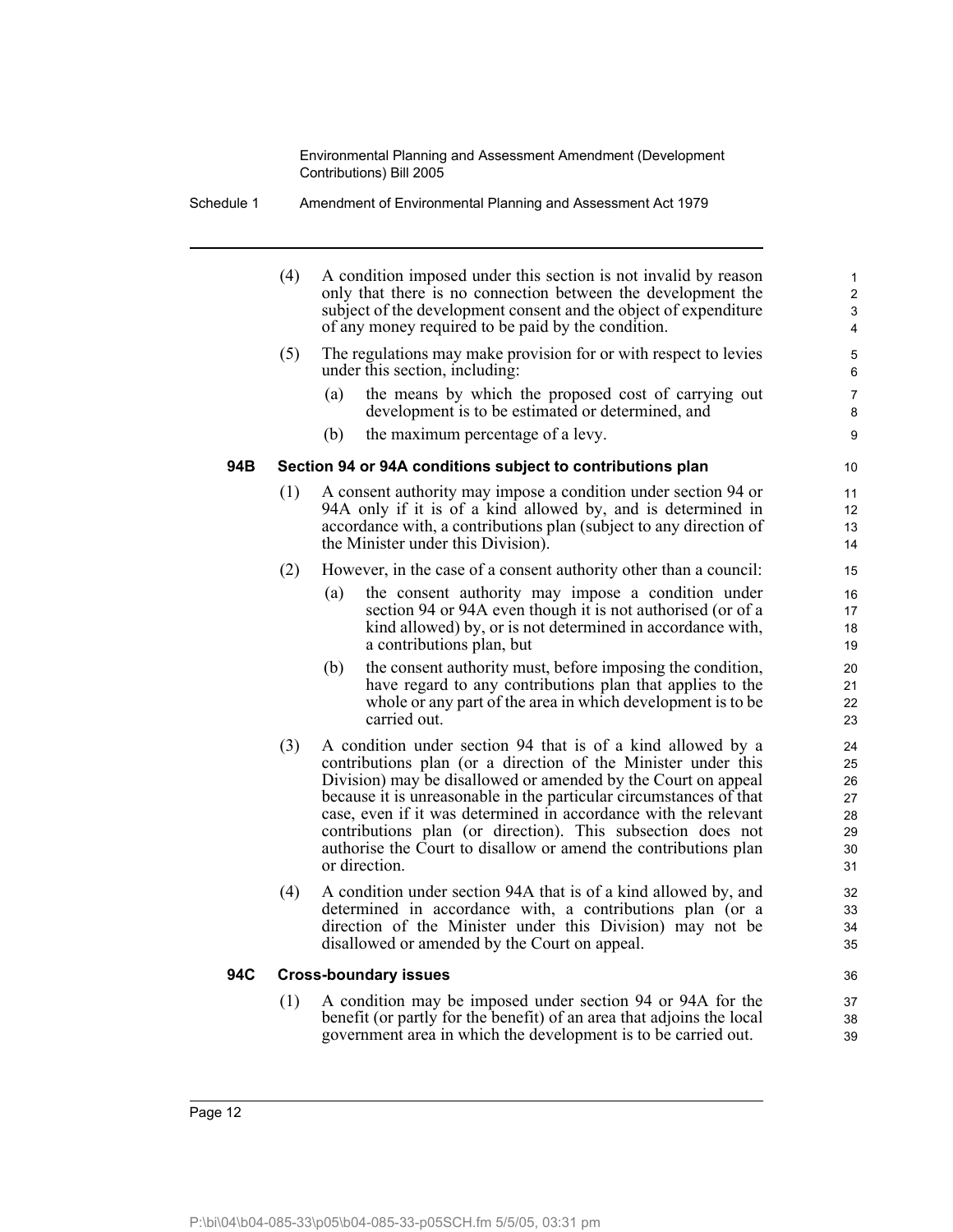| Amendment of Environmental Planning and Assessment Act 1979 | Schedule 1 |
|-------------------------------------------------------------|------------|
|-------------------------------------------------------------|------------|

|     | (2) | Any monetary contribution that is required to be paid under any<br>such condition is to be apportioned among the relevant councils:                                     | $\mathbf{1}$<br>$\overline{2}$ |
|-----|-----|-------------------------------------------------------------------------------------------------------------------------------------------------------------------------|--------------------------------|
|     |     | in accordance with any joint or other contributions plan<br>(a)<br>approved by those councils, or                                                                       | 3<br>$\overline{4}$            |
|     |     | if provision is not made for the apportionment in any such<br>(b)<br>plan—in accordance with the terms of the development<br>consent for the development.               | 5<br>$\,6\,$<br>$\overline{7}$ |
|     | (3) | Any dispute between the councils concerned is to be referred to<br>the Director-General and resolved in accordance with any<br>direction given by the Director-General. | 8<br>9<br>10                   |
| 94D |     | Section 94 or 94A conditions imposed by Minister or<br>Director-General in growth centres etc                                                                           | 11<br>12                       |
|     | (1) | This section applies where the Minister or the Director-General,<br>as the consent authority, imposes conditions under section 94 or<br>94A in relation to:             | 13<br>14<br>15                 |
|     |     | land within a growth centre, or<br>(a)                                                                                                                                  | 16                             |
|     |     | other land within one or more council areas.<br>(b)                                                                                                                     | 17                             |
|     | (2) | This Division applies to land within a growth centre as if<br>references in this Division to the area were references to the<br>growth centre.                          | 18<br>19<br>20                 |
|     | (3) | Any monetary contribution paid in accordance with a condition<br>under section 94 or 94A:                                                                               | 21<br>22                       |
|     |     | must be paid by the Minister or Director-General to the<br>(a)<br>corporation for the growth centre or to the councils of the<br>areas concerned, and                   | 23<br>24<br>25                 |
|     |     | must (together with any additional amount earned from its<br>(b)<br>investment) be applied within a reasonable time for the<br>purpose for which it was levied.         | 26<br>27<br>28                 |
|     | (4) | This section applies to the Minister as consent authority whether<br>or not the Minister is the consent authority pursuant to section<br>88A.                           | 29<br>30<br>31                 |
|     | (5) | In this section, <i>growth centre</i> has the same meaning as in the<br>Growth Centres (Development Corporations) Act 1974.                                             | 32<br>33                       |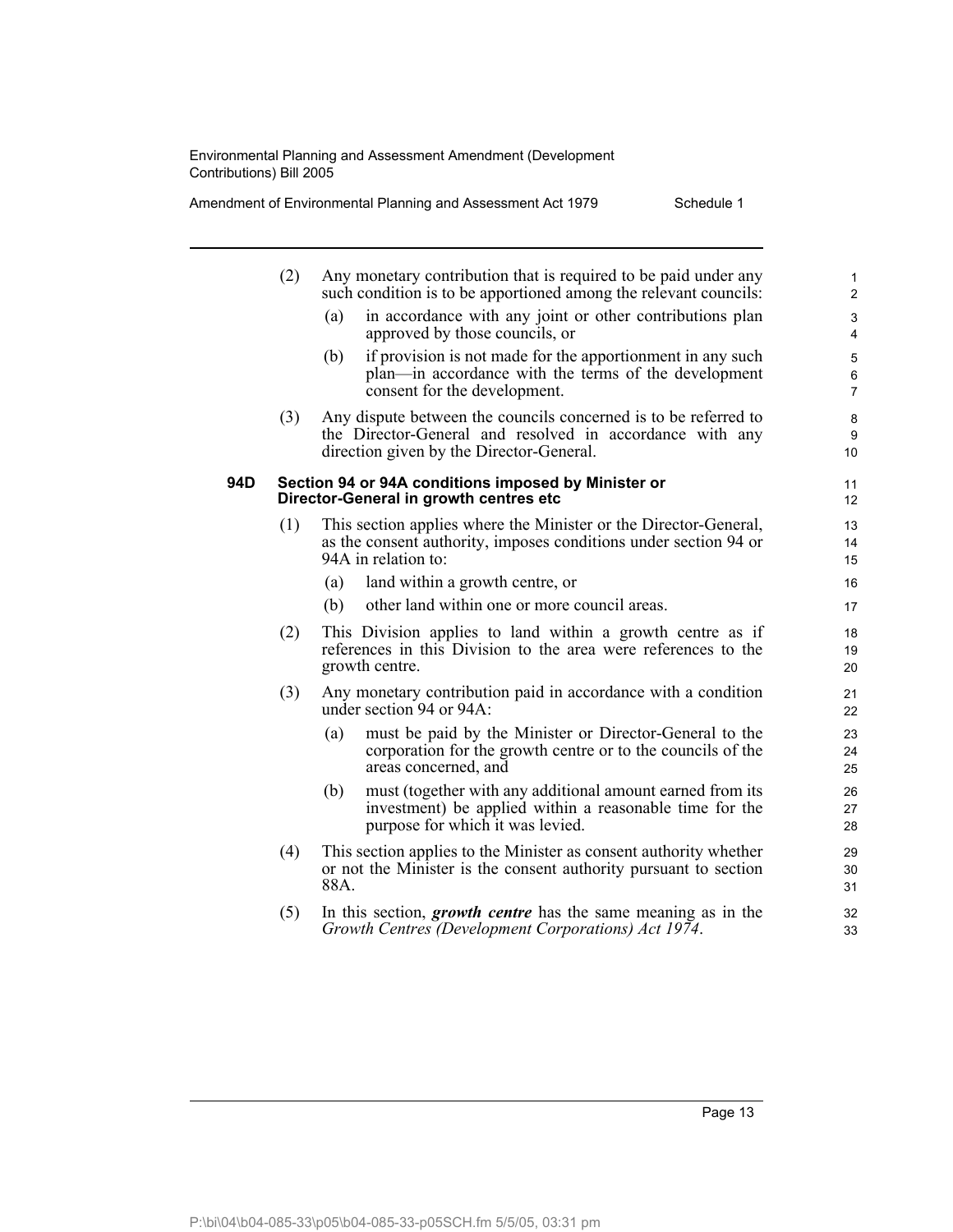Schedule 1 Amendment of Environmental Planning and Assessment Act 1979

#### **94E Directions by Minister**

- (1) The Minister may, generally or in any particular case or class of cases, direct a consent authority as to:
	- (a) the public amenities and public services in relation to which a condition under section 94 may or may not be imposed, and
	- (b) in the case of a condition under section 94 requiring the payment of a monetary contribution:
		- (i) the means by which or the factors in relation to which the amount of the contribution may or may not be calculated or determined, and
		- (ii) the maximum amount of any such contribution, and
	- (c) the things that may or may not be accepted as a material public benefit for the purposes of a condition under section 94, and
	- (d) the type or area of development in respect of which a condition under section 94A may be imposed and the maximum percentage of the levy, and
	- (e) the use of monetary contributions or levies for purposes other than those for which they were paid, and
	- (f) the preparation of joint contributions plans by two or more councils.
- (2) A consent authority to which a direction is given under this section must comply with the direction in accordance with its terms.
- (3) A consent authority must not, in granting development consent in relation to which a direction under this section applies, impose a condition that is not in accordance with the terms of the direction, despite the other provisions of this Division and despite the provisions of any contributions plan.

#### **Subdivision 4 Development contributions plans**

### 31 32

#### **94EA Contributions plans—making**

(1) A council, or two or more councils, may, subject to and in accordance with the regulations, prepare and approve a contributions plan for the purpose of imposing conditions under this Division.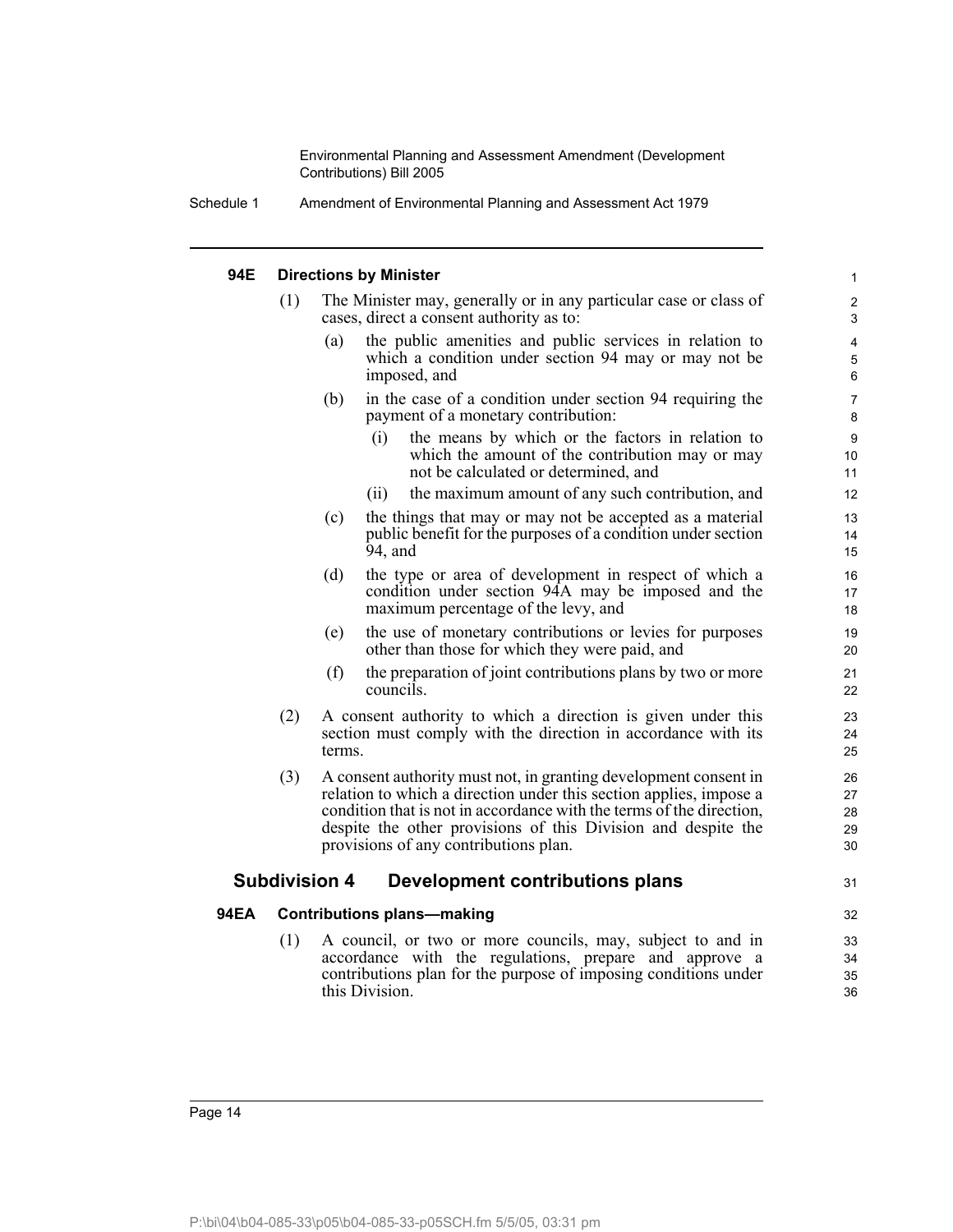Amendment of Environmental Planning and Assessment Act 1979 Schedule 1

| (2) | If a contributions plan authorises the imposition of conditions  |
|-----|------------------------------------------------------------------|
|     | under section 94A, the plan is to specify the type or area of    |
|     | development in respect of which a condition under section 94A    |
|     | may be imposed and is to preclude the imposition of a condition  |
|     | under section 94 in respect of that type or area of development. |

(3) The regulations may make provision for or with respect to the preparation and approval of contributions plans, including the format, structure and subject-matter of plans.

#### **94EB Contributions plans—judicial notice, validity etc**

- (1) Judicial notice is to be taken of a contributions plan and of the date on which the plan came into effect.
- (2) It is to be presumed, in the absence of evidence to the contrary, that all conditions and preliminary steps precedent to the making of a contributions plan have been complied with and performed.
- (3) The validity of any procedure required to be followed in making or approving a contributions plan is not to be questioned in any legal proceedings except those commenced in the Court by any person within 3 months after the date on which the plan came into effect.
- (4) The amendment or repeal, whether in whole or in part, of a contributions plan does not affect the previous operation of the plan or anything duly done under the plan.

#### **94EC Contributions plans—complying development**

- (1) In relation to an application made to an accredited certifier for a complying development certificate, a contributions plan:
	- (a) is to specify whether or not the accredited certifier must, if a complying development certificate is issued, impose a condition under section 94 or 94A, and
	- (b) can only authorise the imposition by an accredited certifier of a condition under section 94 that requires the payment of a monetary contribution, and
	- (c) must specify the amount of the monetary contribution or levy that an accredited certifier must so impose or the precise method by which the amount is to be determined.
- (2) This section does not limit anything for which a contributions plan may make provision in relation to a consent authority.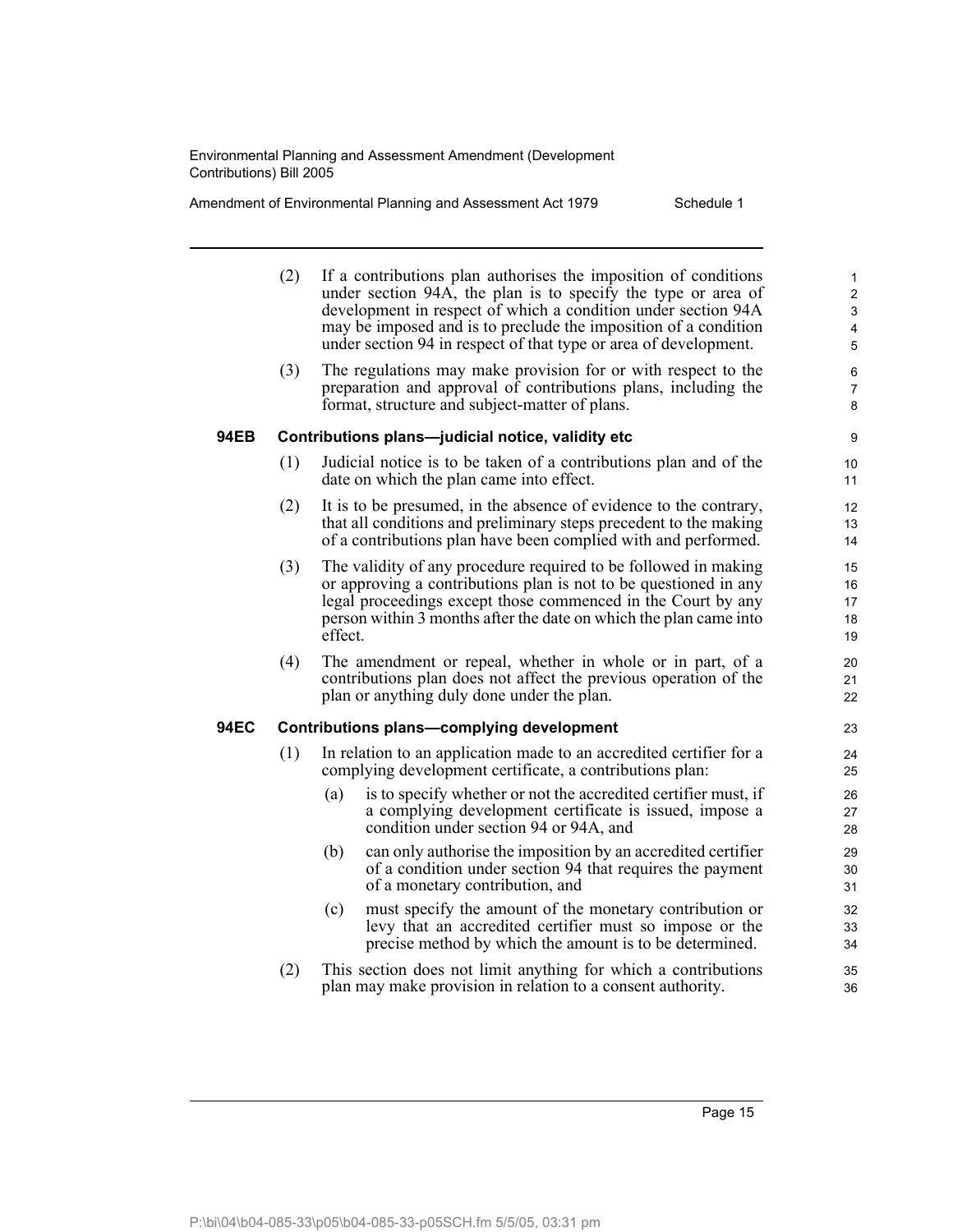Schedule 1 Amendment of Environmental Planning and Assessment Act 1979

| [4]                              |                                              | <b>Section 122 Definitions</b>                                                                                                       | $\mathbf{1}$        |  |  |
|----------------------------------|----------------------------------------------|--------------------------------------------------------------------------------------------------------------------------------------|---------------------|--|--|
|                                  |                                              | Insert after section 122 (b) $(v)$ :                                                                                                 | $\mathbf{2}$        |  |  |
|                                  |                                              | a planning agreement referred to in section 93F.<br>(vi)                                                                             | 3                   |  |  |
| [5]                              |                                              | Schedule 6 Savings, transitional and other provisions                                                                                | $\overline{4}$      |  |  |
|                                  |                                              | Insert at the end of clause $1(1)$ :                                                                                                 | 5                   |  |  |
|                                  |                                              | Environmental Planning<br>and Assessment Amendment<br>(Development Contributions) Act 2005                                           | 6<br>$\overline{7}$ |  |  |
| [6]                              | <b>Schedule 6</b>                            |                                                                                                                                      | 8                   |  |  |
|                                  |                                              | Insert at the end of the Schedule (with appropriate Part and clause numbers):                                                        | 9                   |  |  |
|                                  | <b>Part</b>                                  | <b>Environmental Planning and Assessment</b>                                                                                         | 10                  |  |  |
|                                  | <b>Amendment (Development Contributions)</b> |                                                                                                                                      | 11                  |  |  |
|                                  |                                              | <b>Act 2005</b>                                                                                                                      | 12                  |  |  |
|                                  | <b>Definition</b>                            |                                                                                                                                      |                     |  |  |
|                                  |                                              | In this Part, 2005 amending Act means the <i>Environmental</i>                                                                       | 14                  |  |  |
|                                  |                                              | Planning and Assessment Amendment<br>(Development                                                                                    | 15                  |  |  |
|                                  |                                              | Contributions) Act 2005.                                                                                                             | 16                  |  |  |
| <b>Application of amendments</b> |                                              |                                                                                                                                      | 17                  |  |  |
|                                  |                                              | The substitution of Division 6 of Part 4 of this Act by the 2005                                                                     | 18                  |  |  |
|                                  |                                              | amending Act does not affect anything done under that Division                                                                       | 19                  |  |  |
|                                  |                                              | before its substitution, and anything so done is taken to have been<br>done under the corresponding provision of that Division as so | 20<br>21            |  |  |
|                                  |                                              | substituted.                                                                                                                         | 22                  |  |  |
|                                  |                                              |                                                                                                                                      |                     |  |  |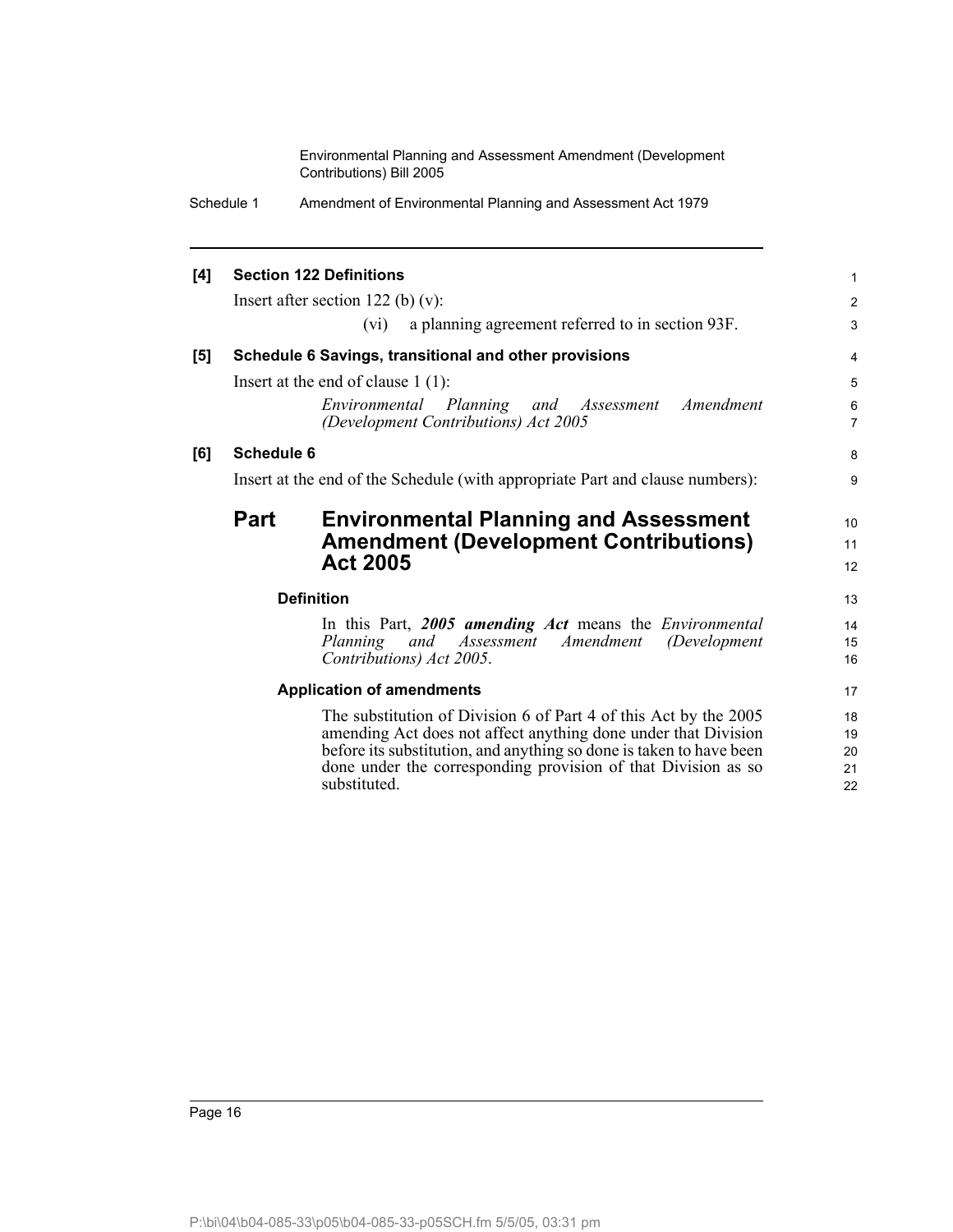Consequential amendment of other Acts Schedule 2

| <b>Schedule 2</b><br><b>Consequential amendment of other Acts</b> |                                                                                                                                                                        |                                                                                                                                                                                                                                                                                                                                                                                                                                                                                                       |                                              |  |  |
|-------------------------------------------------------------------|------------------------------------------------------------------------------------------------------------------------------------------------------------------------|-------------------------------------------------------------------------------------------------------------------------------------------------------------------------------------------------------------------------------------------------------------------------------------------------------------------------------------------------------------------------------------------------------------------------------------------------------------------------------------------------------|----------------------------------------------|--|--|
|                                                                   |                                                                                                                                                                        | (Section 4)                                                                                                                                                                                                                                                                                                                                                                                                                                                                                           | 2                                            |  |  |
| 2.1                                                               | City of Sydney Act 1988 No 48                                                                                                                                          |                                                                                                                                                                                                                                                                                                                                                                                                                                                                                                       |                                              |  |  |
| [1]                                                               |                                                                                                                                                                        | <b>Section 61 Development contributions</b>                                                                                                                                                                                                                                                                                                                                                                                                                                                           | 4                                            |  |  |
|                                                                   | Omit "section 94AB" from section 61 (1).                                                                                                                               |                                                                                                                                                                                                                                                                                                                                                                                                                                                                                                       |                                              |  |  |
|                                                                   |                                                                                                                                                                        | Insert instead "Division 6 of Part 4".                                                                                                                                                                                                                                                                                                                                                                                                                                                                | 6                                            |  |  |
| [2]                                                               | Section 61 (4) (a)                                                                                                                                                     |                                                                                                                                                                                                                                                                                                                                                                                                                                                                                                       | 7                                            |  |  |
|                                                                   |                                                                                                                                                                        | Omit "section 94AB (3) or 94A".                                                                                                                                                                                                                                                                                                                                                                                                                                                                       | 8                                            |  |  |
|                                                                   |                                                                                                                                                                        | Insert instead "any direction of the Minister under Division 6 of Part 4".                                                                                                                                                                                                                                                                                                                                                                                                                            | 9                                            |  |  |
| [3]                                                               |                                                                                                                                                                        | Section 61 (6) and (7)                                                                                                                                                                                                                                                                                                                                                                                                                                                                                | 10                                           |  |  |
|                                                                   | Insert at the end of the section:                                                                                                                                      |                                                                                                                                                                                                                                                                                                                                                                                                                                                                                                       |                                              |  |  |
|                                                                   | (6)                                                                                                                                                                    | If the Central Sydney Local Environmental Plan 1996 is replaced<br>by another environmental planning instrument, this section<br>continues to apply to the land to which that Plan applied<br>immediately before its repeal.                                                                                                                                                                                                                                                                          | 12<br>13<br>14<br>15                         |  |  |
|                                                                   | (7)                                                                                                                                                                    | A condition authorised by this section is not affected by the<br>enactment of the <i>Environmental Planning and Assessment</i><br>Amendment (Development Contributions) Act 2005. However,<br>this section ceases to apply if a contributions plan is prepared and<br>approved under Division 6 of Part 4 of the Planning Act (as<br>amended by that Act) that authorises the imposition of a levy<br>under section 94A of the Planning Act in relation to the land to<br>which this section applies. | 16<br>17<br>18<br>19<br>20<br>21<br>22<br>23 |  |  |
| 2.2 <sub>2</sub>                                                  |                                                                                                                                                                        | <b>Local Government Act 1993 No 30</b>                                                                                                                                                                                                                                                                                                                                                                                                                                                                | 24                                           |  |  |
|                                                                   | Section 12 What information is publicly available?<br>Omit "plans made under section 94AB of" from section 12 (1).<br>Insert instead "contributions plans made under". |                                                                                                                                                                                                                                                                                                                                                                                                                                                                                                       |                                              |  |  |
|                                                                   |                                                                                                                                                                        |                                                                                                                                                                                                                                                                                                                                                                                                                                                                                                       |                                              |  |  |
|                                                                   |                                                                                                                                                                        |                                                                                                                                                                                                                                                                                                                                                                                                                                                                                                       |                                              |  |  |

Page 17